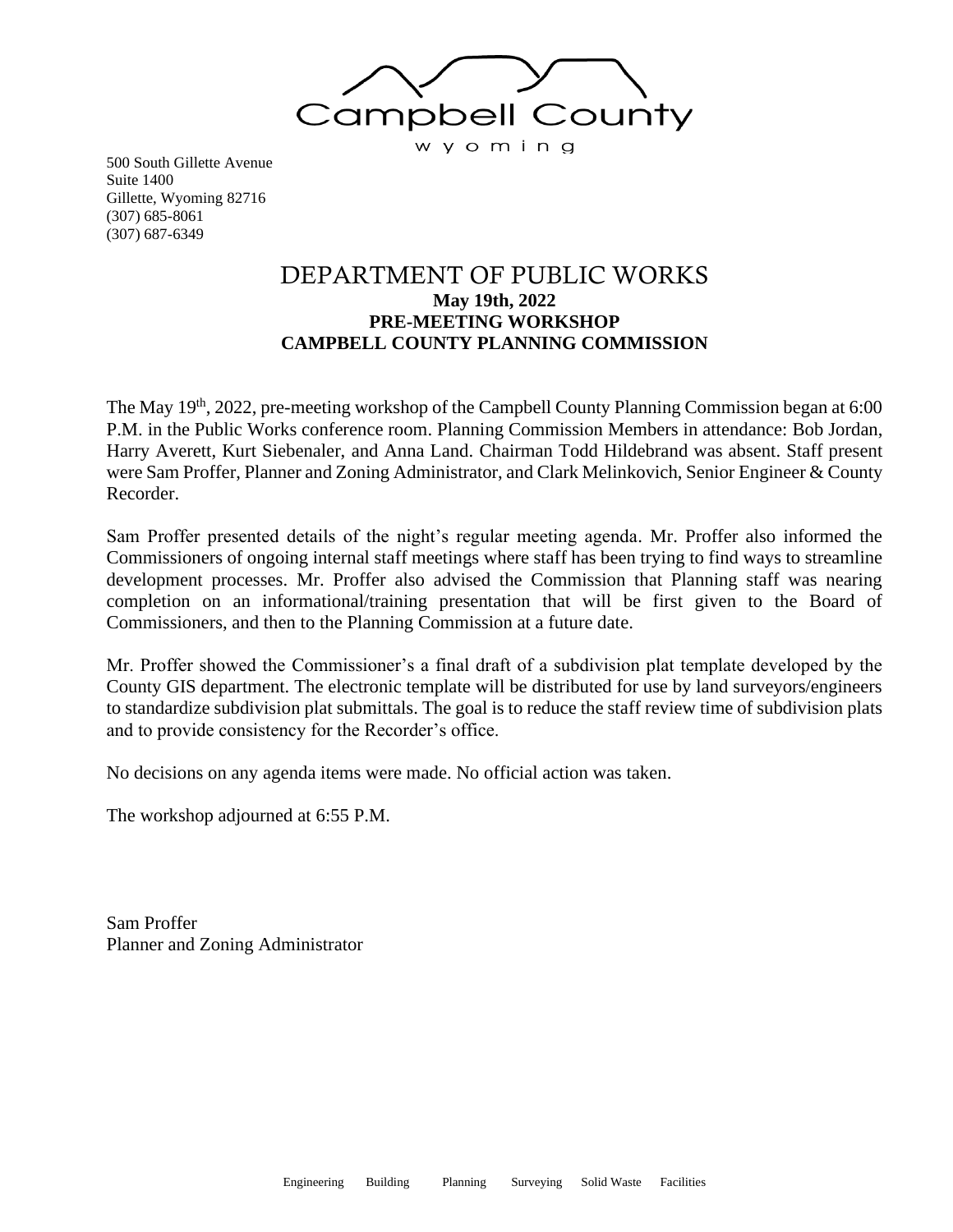## MEMBERS PRESENT MEMBERS ABSENT

Kurt Siebenaler, Vice Chairman Todd Hildebrand, Chairman Bob Jordan, Member Harry Averett, Member Anna Land, Member

## STAFF MEMBERS PRESENT

Sam Proffer, Planner and Zoning Administrator Clark Melinkovich, Senior Engineer & County Recorder

The meeting was brought to order at 7:00 p.m. by Vice-Chairman Siebenaler. He thanked the public for attending and reminded them of how to address their comments to the Commission.

## **Approval of Minutes:**

Vice-Chairman Siebenaler asked if the Commissioners had read the March 17<sup>th</sup>, 2022, meeting minutes and asked if there were any changes or corrections that needed to be made. All affirmed that they had read the minutes and no changes were needed.

Vice-Chairman Siebenaler asked for a motion to approve the March 17<sup>th</sup>, 2022, minutes as submitted. Commissioner Jordan moved to approve, and Commissioner Averett seconded.

All voted aye. Motion carried.

#### **Public Hearings:**

## **Case No. 22.01.SUTP the Schatz Temporary Use Permit Request**

Vice-Chairman Siebenaler asked Planner and Zoning Administrator Proffer to present the case.

Mr. Proffer presented the case beginning by explaining that the applicant lived in a zoned subdivision that allowed only one single-family home per lot, and that the applicant was requesting to receive permission to live in his existing manufactured home while he built a new 'shop/home'.

Per the applicant's submittal, his long-range goal is to build the shop/home and then remove the manufactured home, and then at some point in the future propose to build his main home while living in his shop/home, and upon completion of that project, revert to just having his main home and converting the shop/home to simply a shop/garage.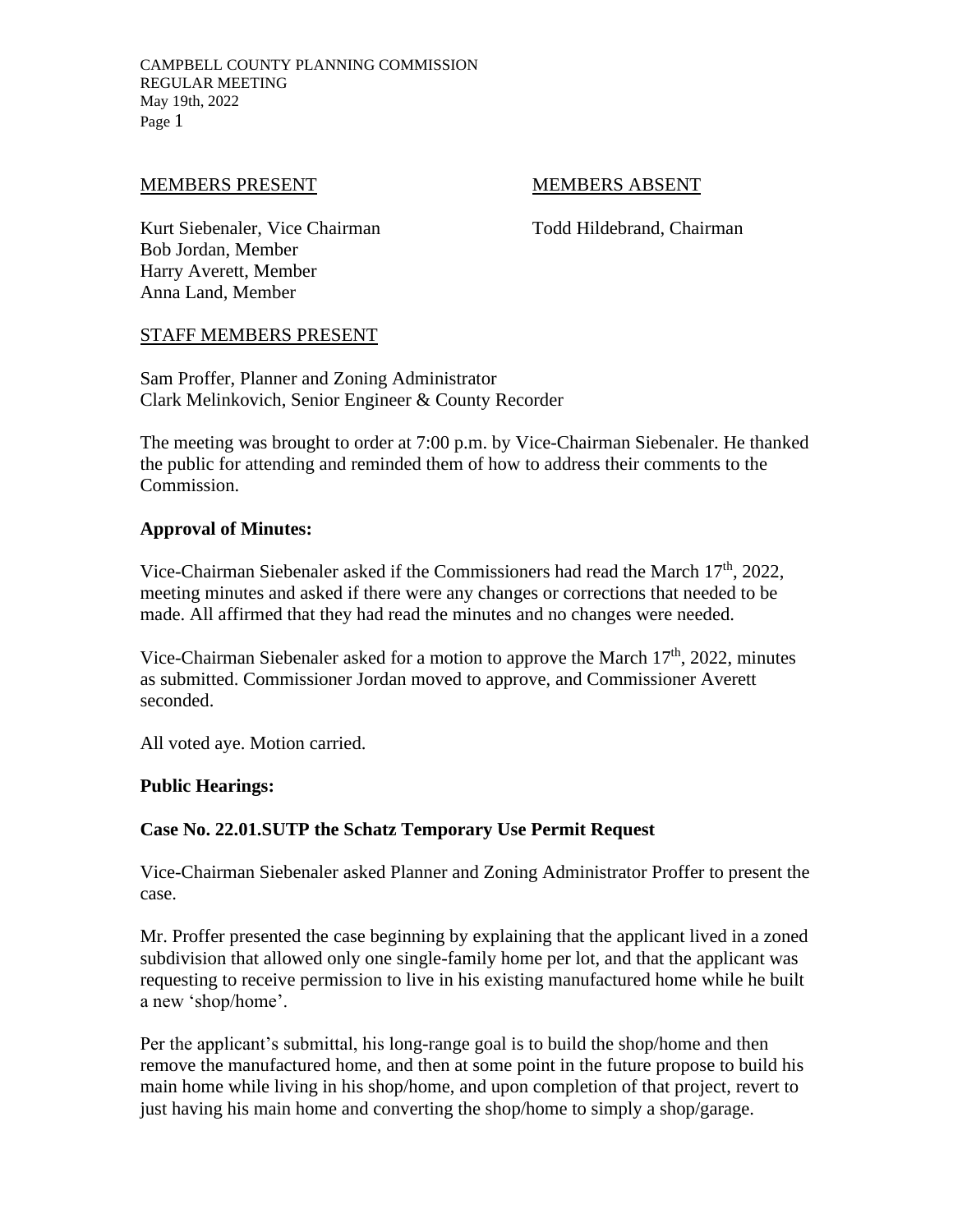Mr. Proffer went on to explain that Temporary Use Permits (TUP's) are usually handled at the staff level, but because of the long-term nature of this request it was being presented to the Planning Commission. Mr. Proffer advised the Commission that the applicant had been informed that the TUP was valid for only one year. The TUP would be issued at the same time his Building Permit is issued, and that the shop/home must be completed, and the manufactured home removed within that timeframe. It was also noted that there were no objections to the request from any of the neighboring properties.

Vice-Chairman Siebenaler requested that the applicant remove the existing infrastructure such as electrical pedestals, sewer/water hook-ups, etc., from the property once the manufactured home was removed. Mr. Proffer asked for clarification if the Commission wanted the applicant to remove the equipment even if he planned on using it for his future home.

Vice-Chairman Siebenaler clarified that if the home would be built in a different location, then the infrastructure must be removed. If the home would be built in the same location, staff could use their judgement, but the end goal was to prevent the possibility of a second manufactured home being place back on the property. Mr. Proffer stated that the Planning and Building department would make those conditions as a part of the Building Permit and advise the Commission at a future meeting.

Vice-Chairman Siebenaler opened the floor for comments. No one stepped forward to comment.

After determining that there were no more comments or discussion, Vice-Chairman Siebenaler asked for a motion to approve the Temporary Use Request as requested by the applicant. Commissioner Averett made a motion to approve and was seconded by Commissioner Jordan.

Vice-Chairman Siebenaler asked for a voice vote by the commissioners.

All voted aye:

Motion passed.

## **Case No. 22.03.CRSD Sunshine Real Properties Simple Subdivision**

Vice-Chairman Siebenaler asked Planner and Zoning Administrator Proffer to present the case.

Mr. Proffer presented the case by explaining that the location was outside of the Joint Planning Boundary, and therefore was not subject to any zoning requirements. Mr. Proffer then went on to state that the land was owned free of liens, and that it met all the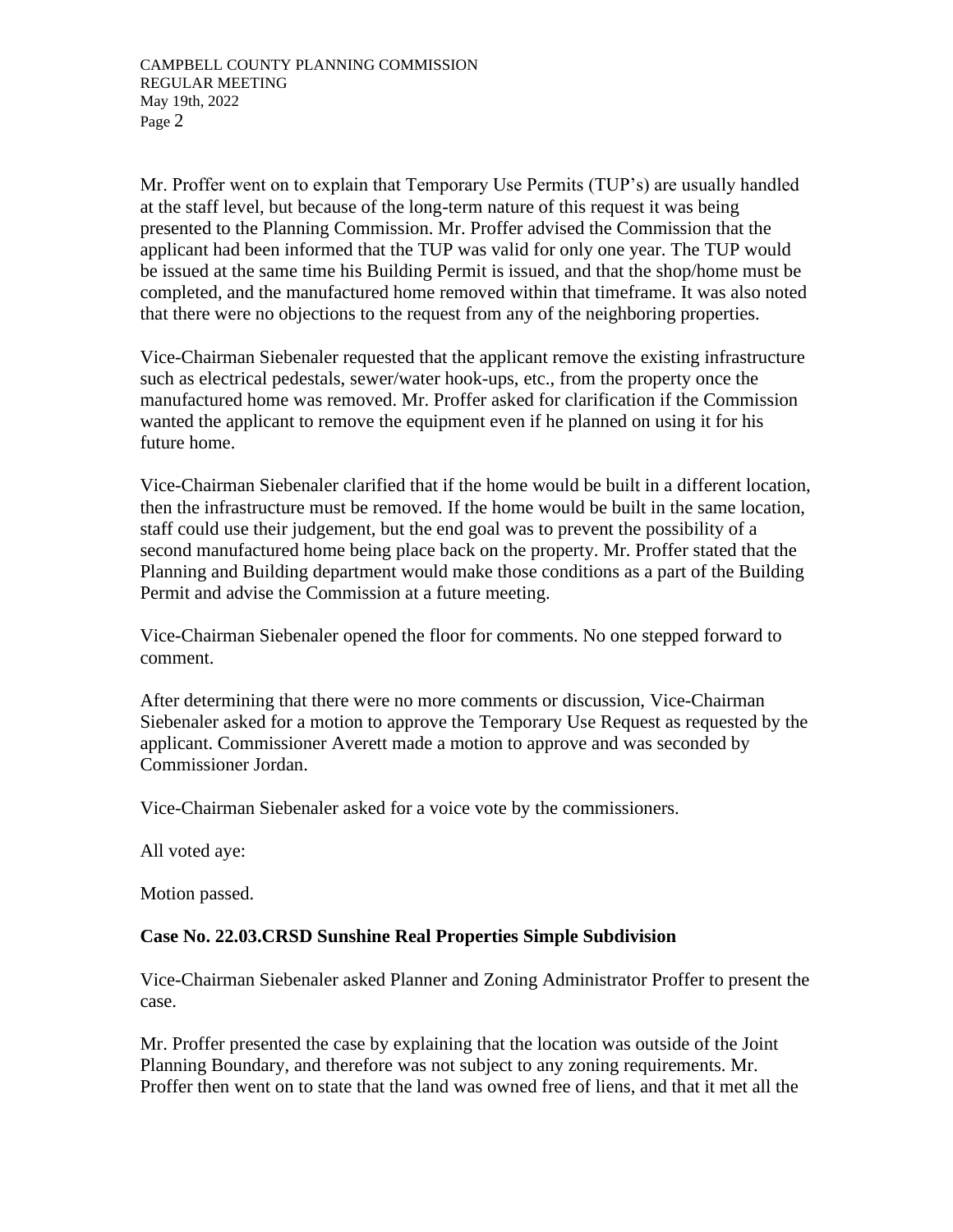minimum size, access, and Comprehensive Plan standards. He also went on to discuss how Coal Dust Road that borders the land is not Public Right of Way, but is an easement that crosses the applicants land, with the understanding that the Graceland Improvement and Service District has been maintaining the road.

There was some discussion with the Commission regarding maintenance of the road, but it was concluded that there would be no requirements to form a road maintenance agreement or similar since adequate access is off County maintained Fairview Road.

After some discussion, Vice-chair Siebenaler opened the floor for public comment.

Mr. Keith (Smokey) Farmer, address 37 Khadafy Skoal, approached the Commission. Mr. Farmer explained his concerns about multiple home being built at the site, and concerns about additional wells being drilled that could impact his well.

Senior County Engineer and Recorder Clark Melinkovich explained how wells were not governed by the County but by the State Engineers office. Mr. Melinkovich went on to explain the basic processes and functions of how the State administered well drilling permits. He also discussed how the number of homes that could be built was limited by the number of septic systems that could be placed at the location. Mr. Melinkovich asked Mr. Proffer if he had anything to add.

Mr. Proffer stated that the location was unzoned, so there were no restrictions on number of homes based on any regulations but affirmed Mr. Melinkovich' s explanation.

There was additional general discussion, but no additional concerns were brought out.

Ms. Audrey Henaghan, address 45 Coal Dust Road, approached the Commission. Ms. Henaghan stated the same concerns as Mr. Farmer. Ms. Henaghan had additional concerns about homes and septic systems being installed without County inspections, etc. Staff advised Ms. Henaghan that while that was always a possibility, County staff would eventually be involved because Powder Rive Energy does not install electrical service without County approval. There was general discussion on the topics of wells, septic systems, and home development.

There was general discussion between Ms. Henaghan, Mr. Farmer, and the Commission about maintenance of Coal Dust Road. After some discussion, there was no definitive course of action, but the Commission encouraged the surrounding property owners to reach out to the developer to try and work out ways to share the expense.

With no further discussion, Vice-Chairman Siebenaler entertained a motion. Commissioner Jordan made a motion to approve the Simple Subdivision request. Commissioner Averett seconded.